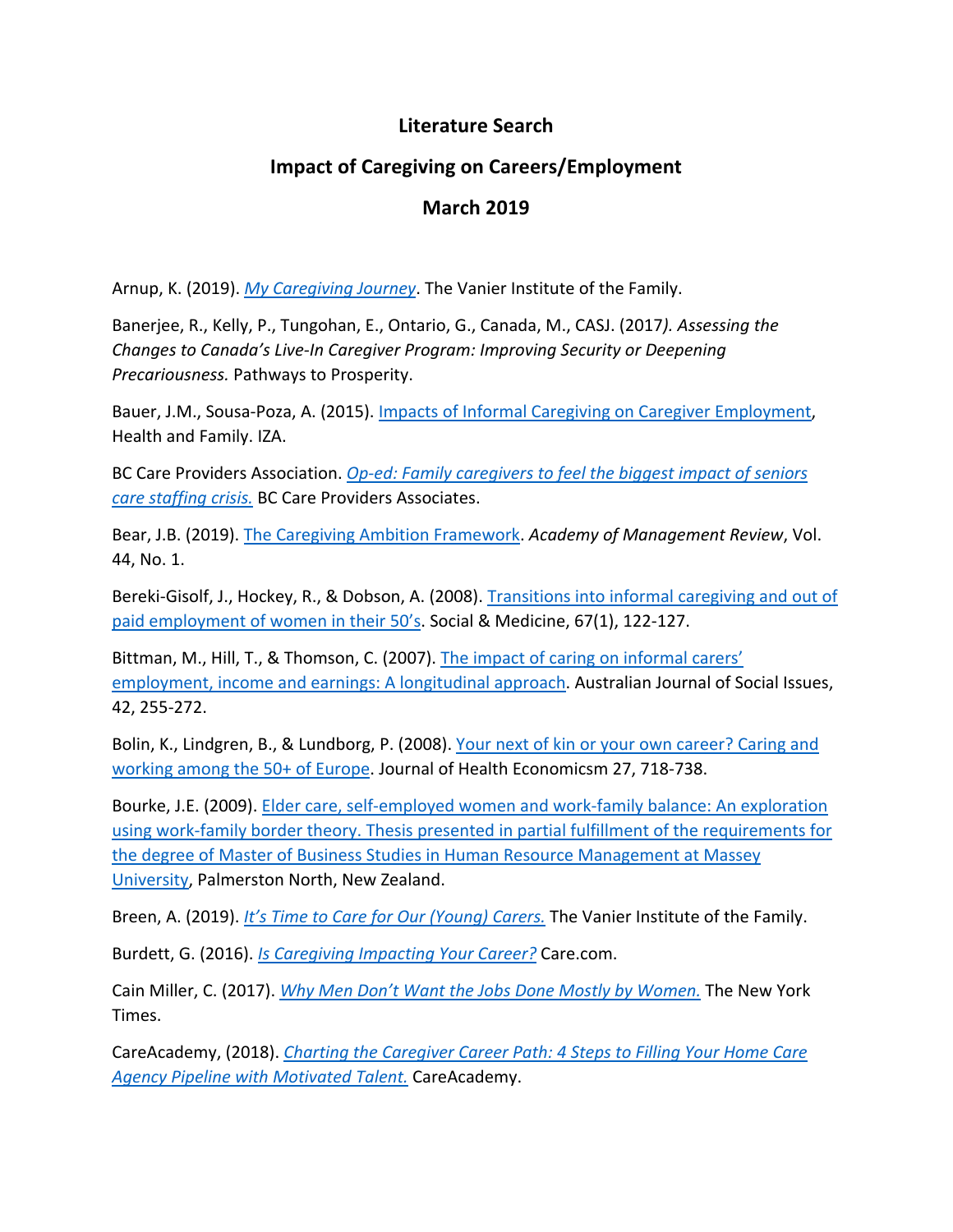Ceridian. (2015). Ceridian Study Reveals the Challenges of Caregiving & its Significant Impact on Productivity & Engagement in the Workplace. Ceridian.

Covinsky, K.E., Eng, C., Lui, L.-Y., Sands L.P., Sehgal, A.R., Walter, L.C., Wieland, D., Eleazer, G.P., & Yaffe, K. (2001). Reduced employment in caregivers of frail e/Elders. The Journals of Gerontology Series A: Biological Sciences and Medical Sciences, 56(11), 707-713.

Crespo, L. (2006). Caring for Parents and Employment Status of European Mid-Life Women. CEMFI Working Paper No. 0615. Madrid, Spain.

Crompton, R., Dennett, J., Wigfield, A. (2003). Organisations, Careers and Caring. Policy Press.

Duxbury, L., Higgins, C. (2012). Revisiting Work-Life Issues in Canada: The 2012 National Study on Balancing Work and Caregiving in Canada. Carleton University.

Duxbury, L., Higgins, C., & Smart, R.(2011). Elder care and the impact of caregiver strain on the health of employed caregivers. Work: A Journal of Prevention, Assessment and Rehabilitation, 40 (1), 29-40.

Duxbury, L., Higgins, C., & Schroeder, B. (2009). Balancing paid work and caregiving responsibilities: A closer look at family caregivers in Canada. Ottawa, ON.

Ely, R.J., Stone, P., and Ammerman, C. (2014). Rethink What You "Know" about High-Achieving Women. Harvard Business Review. December 2014 Issue.

Employment and Social Development Canada. (2015). Report from the Employer Panel for Caregivers. Employment and Social Development Canada.

Ernst Kossek, E., Colquitt, J.A., Noe, R.A. (2001). Caregiving Decisions, Well-Being, and Performance: The Effects of Place and Provider as a Function of Dependent Type and Work-Family Climates. Academy of Management Journal, Vol. 44, No. 1, 29-44.

Evandrou, M., & Glaser, K. (2003). Combining work and family life: The pension penalty of caring. Aging & Society, 23, 583-601.

Fast, J., Dosman, D., Lero, D., Lucas, S. (2013). The Intersection of Caregiving and Employment Across the Life Course. Fast, Dosman, Lero, Lucas.

Fast, J., Lero, D., Duncan, K., Dunlop, C., Eales, J., Keating, N., and Yoshino, S. (2010). FACTS: Gender differences in family/friend caregiving in Canada. Edmonton, AB: Research on Aging, Policies and Practice.

Fay, R. (2013). How Caring for Aging Parents Affect Career. The Atlantic.

Feinberg, L. and Choula, R. (2013). Understanding the Impact of Family Caregiving on Work. AARP Public Policy Institute.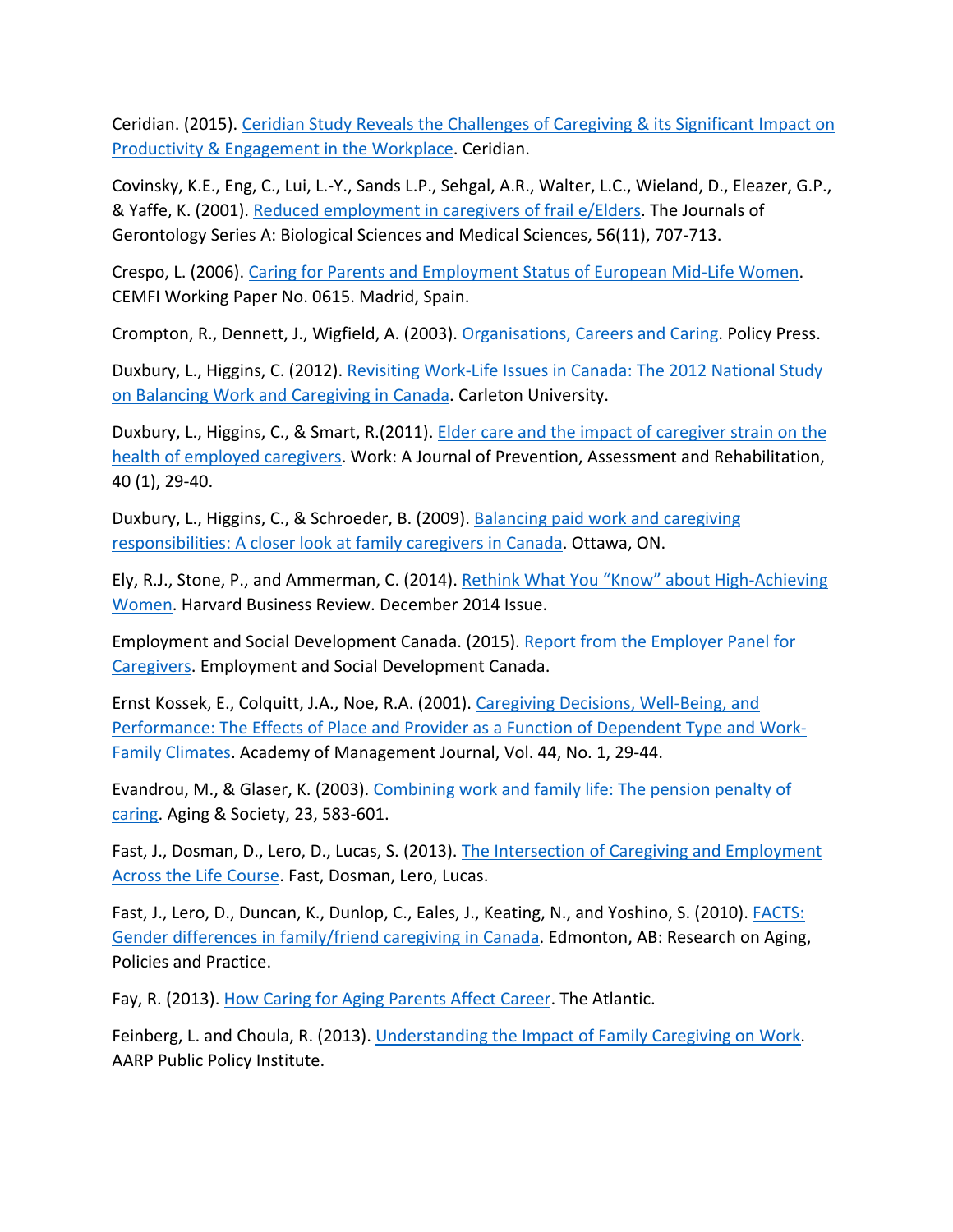Fengler, K., Fuller, J., and Olsen, S. (2017). *HR's New Challenge: Whole-Family Care*. Strategy + Business.

Fredman, L. (2016). Interconnections Between My Research and Experience as a Caregiver: Impacts on Empirical and Personal Perspectives. *The Gerontologist*, Volume 57, Issue 1, Pages 40-45.

Fredman, C. (2015). Protect Vs. The High Cost of Caring for a Parent. Investopedia.

Fuller, J. (2019). *Study: Caregiving Crisis Impacting Employee Productivity*. Wellable.

Gray, M., Edwards, B.E.N., & Zmijewski, N. (2008). Caring and women's labour market participation. Family Matters, 78, 28-35.

Habtu, R., and Popovic, A. (2006). Informal Caregivers Balancing Work and Life Responsibilities. Policy Horizons Canada.

Harrison, D. (2019). *Employers Need to Address 'Caregiving Crisis' Study Finds.* Harvard Business Review.

Healthexperiences.ca (2019). *Impact on professional life and career.* healthexperiences.ca

Henz, U. (2004). The effects of informal care on paid-work participation in Great Britain: A life course perspective. Ageing and Society, 24, 851-80.

Hingorani, S. (2019). *How is Caregiving Holding Women Back?* Brink News.

Jacobs, J., Van Houtven, C., Laporte, A., Coyle, P. (2014). Baby Boomer caregivers in the workforce: Do they fare better or worse than their predecessors? Counohet.

Jacobs, J.C., Van Houtven, C.H., Laporte, A., Coyte, P.C. (2014). *The Impact of Informal Caregiving Intensity on Women's Retirement in the United States.* Canadian Centre for Health Economics.

Keck, W. (2015). What comes after caregiving? Caregivers' employment careers in Germany. ESA 2015 Prague.

Keiro, (2014). *Employed Caregivers: The Impact of Caregiving on People Who Work*. Keiro.

Kolodinsky, J., & Shirey, L. (2000). The impact of living with an elder parent on adult daughter's labour supply and hours of work. Journal of Family and Economic Issues. 21(3), 49-75.

Lai, D.W.L. (2012). **Effect of Financial Costs on Caregiving Burden of Family Caregivers of Older** Adults. SAGE.

Lai, D.W.L., & Leonenko, W. (2007). Effects of caregiving on employment and economic costs of Chinese family caregivers in Canada. Journal of Family and Economic Issues, 28(3), 411-427.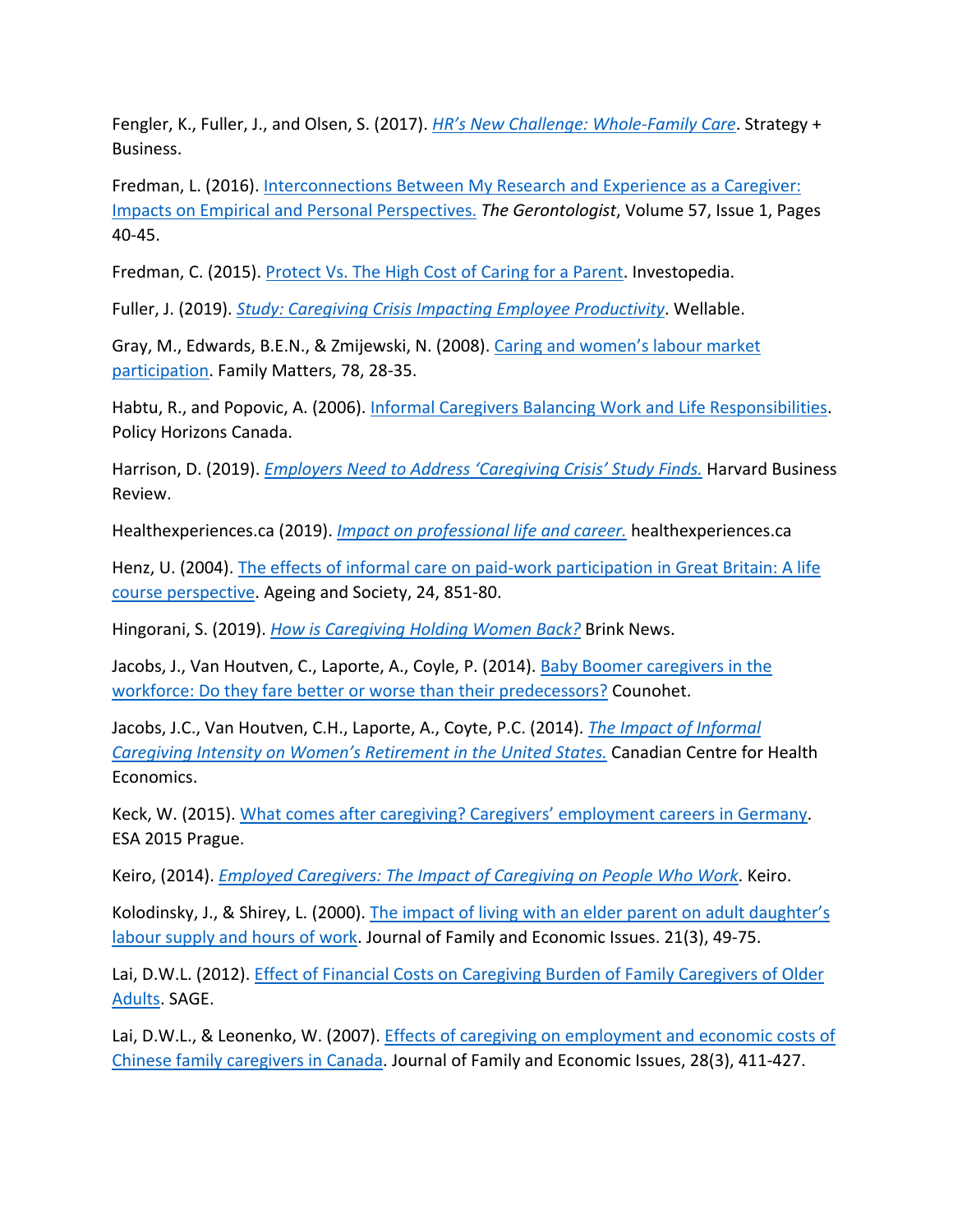Lero, D., Joseph, G. (2007). A Systematic Review of the Literature on Combining Work and Eldercare in Canada. University of Guelph, Centre for Families, Work & Well-Being.

Lilly, M.B. (2011). The Hard Work of Balancing Employment and Caregiving: What Can Canadian Employers Do to Help? Healthcare Policy, 7(2): 23-31.

Lilly, M.B., Laporte, A., & Coyte, P.C. (2010). Do they care too much to work? The influence of caregiving intensity on the labour force participation of unpaid caregivers in Canada. Journal of Health Economics, 29, 895-903.

Logeland, D. (2017). *What the Future of Caregiving Looks Like.* Forbes.

MacNaull, S. (2015). *Caring Enough to Flex, Flexing Enough to Care*. The Vanier Institute of the Family.

McVeigh, T. (2013). *Can women really restart their career after quitting work for children?* The Guardian.

Merling, D. (2013). *Caregiving' it all: When taking care of mom and dad impacts work-life balance.* Deseret News.

MetLife Mature Market Institute (MMMI), National Alliance for Caregiving (NAC), and Centre for Long Term Care Research and Policy (CLTCRP). (2011). The MetLife Study of caregiving Costs to Working Caregivers. Double Jeopardy for Baby Boomers Caring for their Parents. New York: Metropolitan Life Insurance Company.

Mind Tools Editorial Team, (2013). How to Juggle Caregiving Responsibilities and Work. Holding it Together When Work and Care are Pulling You Apart. Mind Tools.

Muacevic, A., and Adler, J.R. (Eds.) (2017). *Impact of Caregiving on Various Aspects of the Lives of Caregivers.* Cureus.

National Alliance for Caregiving, (2007). Evercare Study of Family Caregivers – What They Spend, What They Sacrifice. Evercare

Ontario Ministry of Labour, (2015). The Working Life Cycle. Ontario Ministry of Labour.

Parker, K. (2015). *Women more than men adjust their careers for family life.* Pew Research Center.

Penning, M.J., Wu, Z. (2015). Caregiver Stress and Mental Health: Impact of Caregiving Relationship and Gender. *The Gerontologist*, Volume 56, Issue 6, Pages 1102-1113.

Proulx, C., and Le Bourdais, C. (2014). Impact of Providing Care on the Risk of Leaving Employment in Canada. Canadian Journal on Aging. Volume 33, Issue 04.

Purtill, C. (2019). *A third of US workers have left a job due to caregiving responsibilities*. Quartz ay Work.